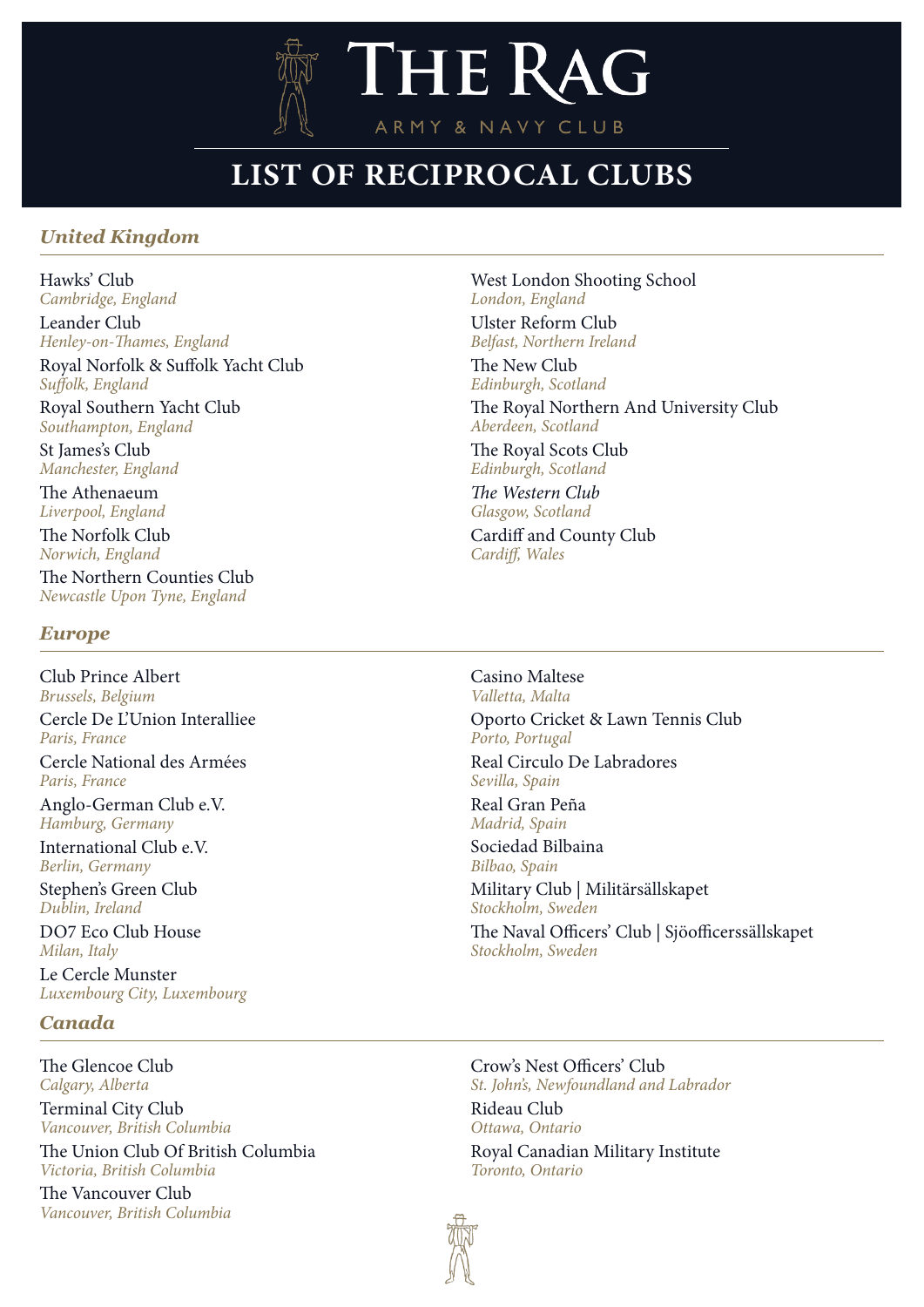## *United States of America*

[The Balboa Bay Club](https://www.balboabayclub.com/) *Newport Beach, California* [The University Club Of San Francisco](https://www.uclubsf.org/) *San Francisco, California*

[New Haven Lawn Club](https://nhlawnclub.com/web/pages/northstar) *New Haven, Connecticut*

[The Elm City Club](https://www.graduateclub.com/) *New Haven, Connecticut*

[The Army And Navy Club](https://www.armynavyclub.org/) *Washington, D.C.*

[Governors Club](https://www.govclub.com/) *Tallahassee, Florida*

[Union League Club Of Chicago](https://ulcc.org/) *Chicago, Illinois*

[Cumberland Club](https://cumberlandclub.org/) *Portland, Maine*

[The University Club of St. Paul](https://www.universityclubofstpaul.com/) *St. Paul, Minnesota* [Maryland Club](https://www.marylandclub1857.org/) *Baltimore, Maryland*

#### *South America*

[Hurlingham Club](http://hurlinghamclub.com.ar/en/the-club/)<br>
Buenos Aires, Argentina<br>
Santiago, Chile<br>
Santiago, Chile  $Buenos Aires, Argentina$ [Círculo de la Unión](http://www.circulodelaunion.com/) *La Paz, Bolivia*

#### *Africa*

[Cairo Capital Club](https://www.facebook.com/CairoCapitalClubEG/)  *Cairo, Egypt*  [Muthaiga Country Club](https://www.mcc.co.ke/) *Nairobi, Kenya*

[The Mombasa Club](https://www.mombasaclub.net/)  *Mombasa, Kenya*

[The Nairobi Club](https://www.nairobiclub.com/) *Nairobi, Kenya*

[Durban Club](https://www.durbanclub.co.za/) *Durban, South Africa*

[Kelvin Grove Club](https://www.kelvingrove.co.za/) *Cape Town, South Africa*

#### *New Zealand*

[Hawke's Bay Club](https://hawkesbayclub.nz/home/) *Napier, North Island* [The Auckland Officers' Club](http://aucklandofficersclub.co.nz/) *Auckland, North Island*

[The Northern Club](https://www.northernclub.co.nz/) *Auckland, North Island* [The Fort Orange Club](https://www.fortorangeclub.com/) *Albany, New York* [The Penn Club of New York](https://www.pennclub.org/)

*New York, New York*

[The Yale Club Of New York City](https://www.yaleclubnyc.org/) *New York, New York*

[Cincinnati Athletic Club](http://www.cincinnatiathleticclub.com/) *Cincinnati, Ohio*

[The Summit](https://www.summittulsa.com/) *Tulsa, Oklahoma* [University Club Of Portland](https://www.uclubpdx.com/) *Portland, Oregon*

[The Acorn Club](https://www.acornclub.org/) *Philadelphia, Pennsylvania*

[College Club Seattle](https://www.collegeclubseattle.com/) *Seattle, Washington*

[Washington Athletic Club](https://www.wac.net/) *Seattle, Washington*

[Centro Naval Del Perú](http://www.centronaval.org.pe/) *Lima, Peru*

[Kimberley Club](https://www.kimberleyclub.co.za/) *Kimberley, South Africa* 

[The Country Club Johannesburg](https://thecountryclub.co.za/) *Johannesburg, South Africa* 

[Victoria Country Club](https://www.victoria.co.za/) *Pietermaritzburg, South Africa*

[Mutare Club](https://www.facebook.com/ClubMutare/) *Mutare, Zimbabwe* [The Bulawayo Club](https://www.bulawayoclub.com/)

*Bulawayo, Zimbabwe* [The Harare Club](https://harareclubhotel.co.zw/)

*Harare, Zimbabwe*

[The Wanganui Club](mailto:nfpetherick%40extra.co.nz?subject=) *Wanganui, North Island*

[The Wellington Club](https://www.wellingtonclub.co.nz/) *Wellington, North Island*

[The Dunedin Club](http://www.dunedinclub.co.nz/) *Dunedin, South Island*